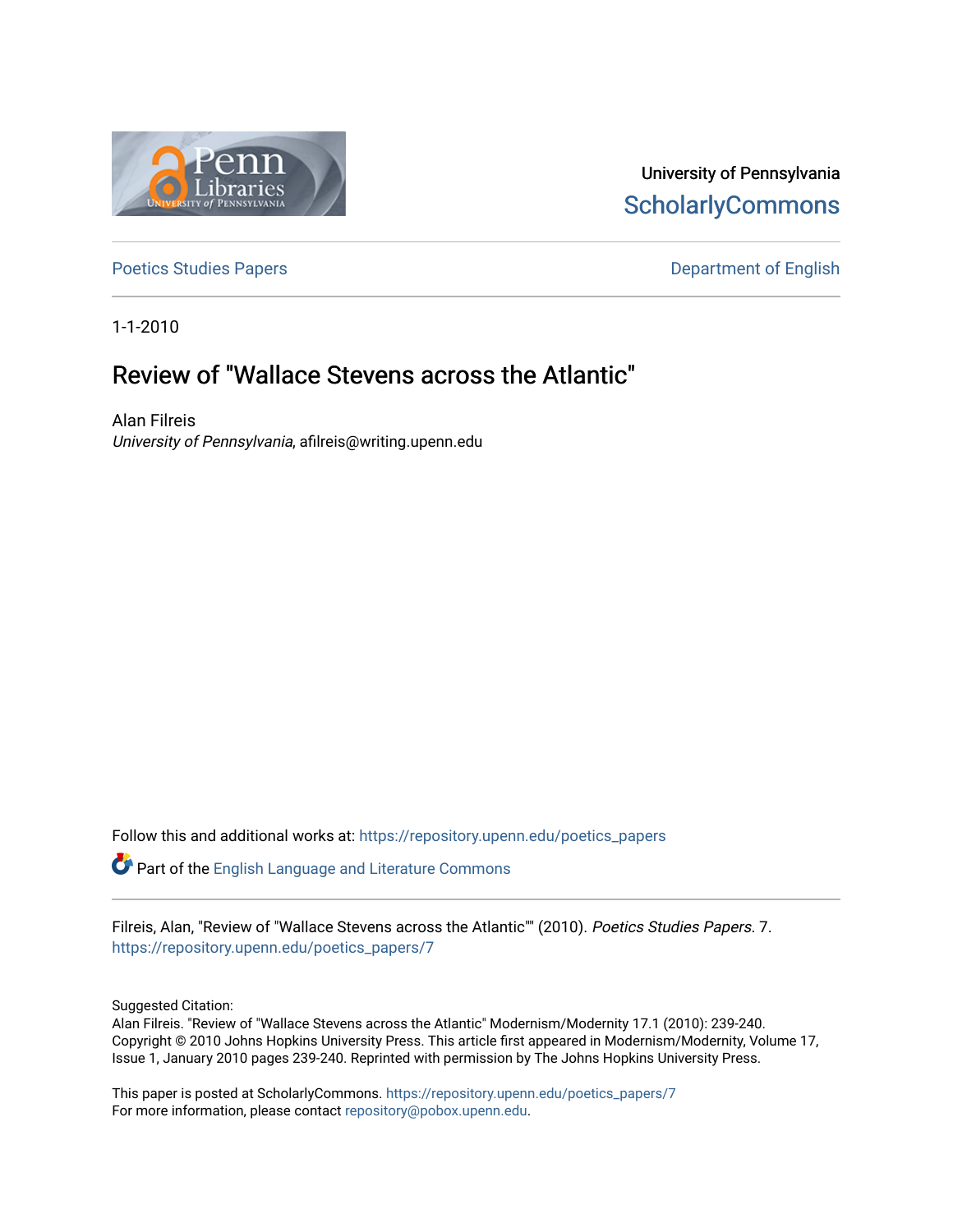# Review of "Wallace Stevens across the Atlantic"

#### Abstract

Review of a book of essays about Wallace Stevens and Europe, edited by Bart Eeckhout and Edward Ragg, published by Macmillan in 2008.

### Keywords

poetry, Wallace Stevens

# **Disciplines**

English Language and Literature

# Comments

Suggested Citation: Alan Filreis. "Review of "Wallace Stevens across the Atlantic" Modernism/Modernity 17.1 (2010): 239-240.

Copyright © 2010 Johns Hopkins University Press. This article first appeared in Modernism/Modernity, Volume 17, Issue 1, January 2010 pages 239-240. Reprinted with permission by The Johns Hopkins University Press.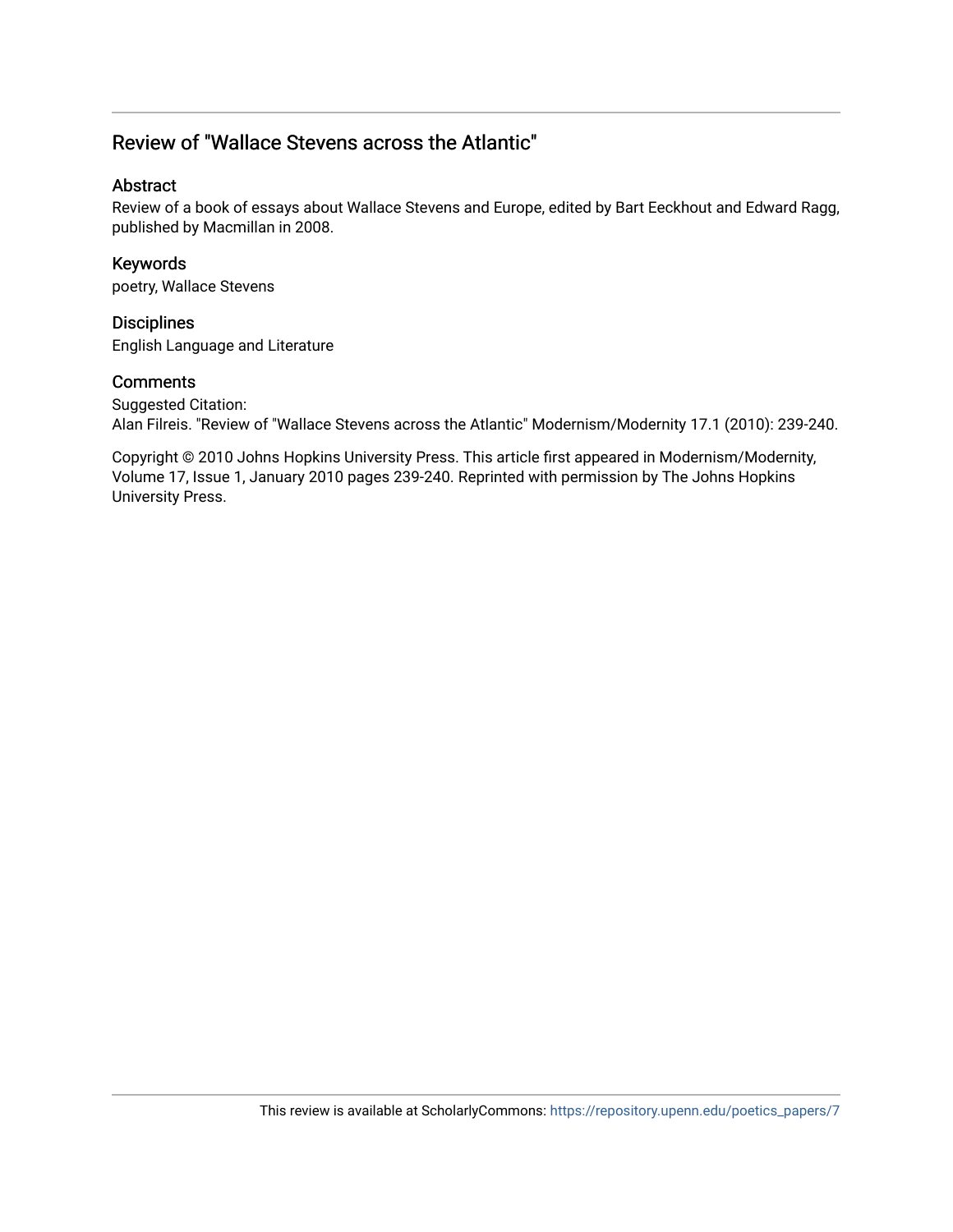#### **Book Reviews**

**Wallace Stevens across the Atlantic. Bart Eeckhout and** Edward Ragg, eds. Basingstoke: Palgrave Macmillian, 2008. Pp. xvii + 246. \$90.00 (cloth).

#### Review by Al Filreis, University of Pennsylvania

The many pleasures I derive from this book do not always have to do with its topic, which seems capacious but is in fact fairly well and even narrowly defined: Wallace Stevens in Europe. The connection is rich but in several ways it's a not-so-supreme fiction, since of course Stevens never visited Europe, never went further abroad than Cuba. Once Europe must be identified as the Europe of Stevens' imagination, anything goes. To be sure, I'm mostly glad of this. My favorite passages generally explore the *terra incognita* of the subject. Frank Kermode claims, doubtless a fact, that it was he who introduced Stevens to the Swiss. George Lensing elegantly rehearses the old but nonetheless accurate generalization that Stevens "survived on postcards," and offers a brief but good reading of "A Dish of Peaches in Russia," an underread poem. Robert Rehder describes "mastery of the syntax of doubt" in "Description without Place," making one doubt the relevance of "Place" beyond the many name-dropped references in that end-of-war poem, such that "without" (does it indicate dislocation or evacuation?) becomes the key term. J. Hillis Miller gives, along the way, a personal recollection of Stevens's important reading at Harvard in 1950, and, as a bonus, a quite moving evocation of the "Danes in Denmark" passage testifying to Stevens's unironic sense of the power of the indigene truly living the local life ("And knew each other well").

Yet as we read this book about Stevens's Europe, Stevens in Europe, the Europeans' Stevens, we must remember that the "Danes in Denmark" notion was never about Denmark, nor even about Europe at large. It's about fully occupying any place but one's own place, and Europe is a site chosen by way of analogy rather than a cultural or geographic context. Miller, for instance, is right to wonder why Stevens landed on Denmark to make this fabulous place-unspecific point about place.

What does it mean to speak of this particular poet "in" Europe? His actual readership there? His effect on the poetic community? His relationships with individual contacts and correspondents there? Stevens in Europe; Stevens and Europe. "In" is critically a more effective term

MODERNISM / modernity VOLUME SEVENTEEN, NUMBER ONE, PP 239-268. C 2010 THE JOHNS HOPKINS **UNIVERSITY PRESS**